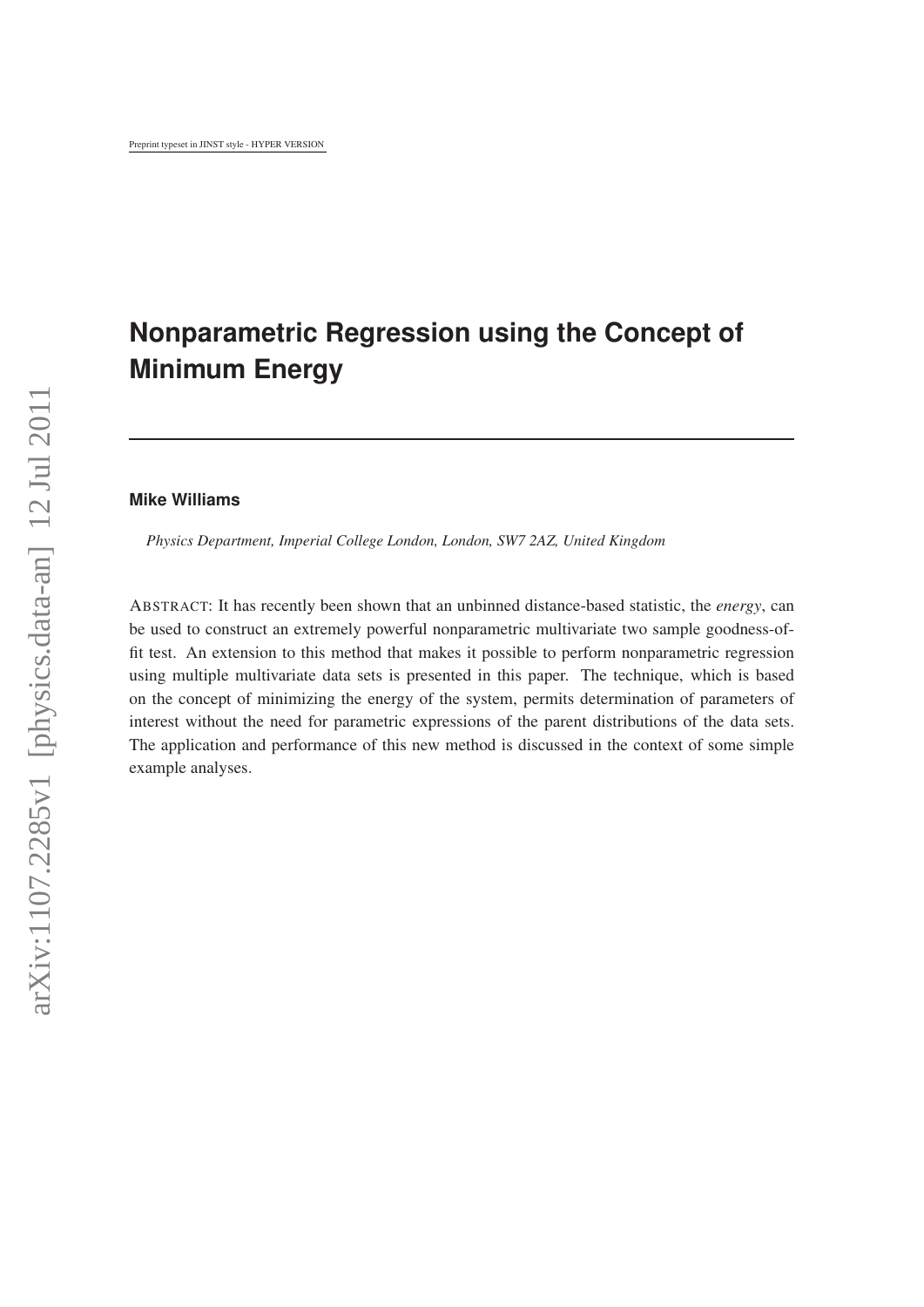# **Contents**

|           | 1. Introduction                    |                |  |
|-----------|------------------------------------|----------------|--|
| 2.        | <b>Method</b>                      | $\overline{2}$ |  |
| <b>3.</b> | <b>Example Applications</b>        | 3              |  |
|           | 3.1 Univariate Example             | 3              |  |
|           | 3.2 Multivariate Example           | 5              |  |
| 4.        | <b>Background &amp; Efficiency</b> |                |  |
|           | 5. Summary & Discussion            | 9              |  |
|           |                                    |                |  |

## 1. Introduction

The concept of *nuissance parameters*, unknown parameters whose values are of no interest but must be determined so that estimators for the parameters of interest can be obtained, is a well known one in high energy physics. The name is apt in that the presence of such parameters increases the uncertainty on the parameters of interest but has little affect on how the analysis is performed. *E.g.*, if the functional form of the probability density fuction (p.d.f.) is known, then the unkown parameters in the p.d.f. are typically determined using the least squares or maximum likelihood methods. The presence of nuissance parameters simply increases the number of parameters whose values must be determined but does not affect how the values are obtained.

The same cannot be said for *nuissance distributions*, *i.e.*, distributions whose functional form is unknown and is of no interest but (seemingly) must be determined to obtain estimators for the parameters of interest. The most common solution to this problem in high energy physics is to obtain an estimate for such a p.d.f. either by fitting a model to the data or by binning the data to obtain the integral of the p.d.f. inside the bin. Both of these methods have their limitations: the (often unknown) systematic uncertainties in the model must be propagated back to the parameters, while binning the data results in information loss that tends to increase the statistical uncertainties. Another method that is used (albeit less frequently) in high energy physics is nonparametric kernel regression (see, *e.g.*, Ref. [\[1\]](#page-10-0)). This approach provides an unbinned data-driven way of obtaining an estimate for an unknown p.d.f.; however, its power and reliability is strongly tied to the quality of the p.d.f. estimate (which can be difficult to assess).

All of these methods share the same basic underlying idea: one must obtain an estimate of the p.d.f. to obtain estimators for the parameters of interest. In this paper I will show that this is not the case. If one has obtained multiple (possibly multivariate) data sets whose p.d.f.'s are known to be related by some set of parameters, then the values of those parameters can be determined without the need for any estimates of the p.d.f.'s themselves; all that is required is the data obtained from the p.d.f.'s. This paper is laid out as follows: the method is presented in Section [2;](#page-2-0) some example applications are given in Section [3](#page-3-0) while a summary and discussion is provided in Section [5](#page-9-0).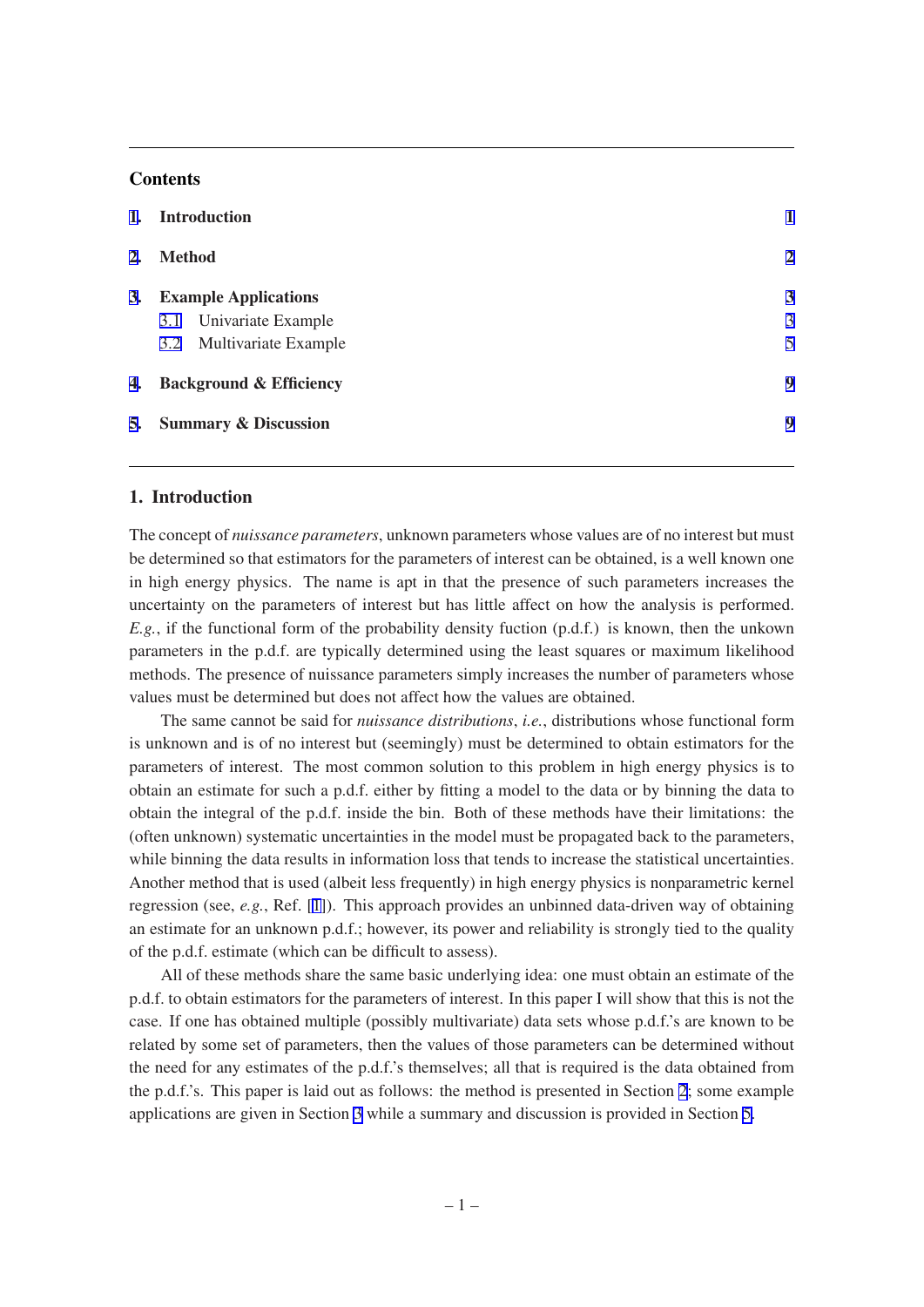#### <span id="page-2-0"></span>2. Method

Consider the case where  $n_d$  data sets with completely unknown p.d.f.'s, denoted by  $f_1(\vec{x}) \dots f_{n_d}(\vec{x})$ , have been obtained (p.d.f.'s are normailzed such that  $\int f(\vec{x}) d\vec{x} = 1$ ). Furthermore, data has also been taken that is known to have a p.d.f. that can be written as follows:

$$
f(\vec{x}) = \sum_{i}^{n_d} \beta_i f_i(\vec{x}), \qquad \sum_{i}^{n_d} \beta_i = 1,
$$
 (2.1)

where  $\beta_i$  are the unknown parameters of interest in the analysis. The scenario studied in this paper is that the analyst seeks to measure the parameters  $\beta_i$  but has no interest in the p.d.f.'s  $f_i$ .

The following test statistic correlates the difference between two p.d.f.'s at different points in a multivariate space [\[2,](#page-10-0) [3\]](#page-10-0):

$$
T = \frac{1}{2} \int \int (f(\vec{x}) - f_0(\vec{x})) (f(\vec{x}') - f_0(\vec{x}')) \psi(|\vec{x} - \vec{x}'|) d\vec{x} d\vec{x}'
$$
  
= 
$$
\frac{1}{2} \int \int [f(\vec{x}) f(\vec{x}') + f_0(\vec{x}) f_0(\vec{x}') - 2f(\vec{x}) f_0(\vec{x}')] \psi(|\vec{x} - \vec{x}'|) d\vec{x} d\vec{x}',
$$
(2.2)

where  $\psi(|\vec{x}-\vec{x}'|)$  is a weighting function. *T* can be estimated without the need for any knowledge about the forms of  $f$  and  $f_0$  using data sampled from the p.d.f.'s as

$$
T \approx \frac{1}{n(n-1)} \sum_{i,j>i}^{n} \psi(\Delta \vec{x}_{ij}) + \frac{1}{n_0(n_0-1)} \sum_{i,j>i}^{n_0} \psi(\Delta \vec{x}_{ij}) - \frac{1}{nn_0} \sum_{i,j}^{n,n_0} \psi(\Delta \vec{x}_{ij}),
$$
(2.3)

where  $\Delta \vec{x}_{ij} = |\vec{x}_i - \vec{x}_j|$  and *n* (*n*<sub>0</sub>) is the number of events sampled from *f* (*f*<sub>0</sub>). In the order in which they appear in Eq. 2.3, the sums are over pairs of  $f$  events, pairs of  $f_0$  events and pairs consisting of an  $f$  event and an  $f_0$  event, respectively. Eq. 2.3 is simply Eq. 2.2 rewritten using the fact that  $\int f(\vec{x})d\vec{x} = \int f_0(\vec{x})d\vec{x} = 1$ , along with the standard Monte Carlo integration approximation.

It is straightforward to calculate *T* in this way once a metric is chosen that defines distance in the multivariate space (see Ref. [[4](#page-10-0)] for a detailed discussion on metrics; this choice has almost no affect on the results). It is worth noting that the larger the difference is between  $f$  and  $f_0$  the larger the expectation value of  $T$  becomes; thus,  $T$  can be used to determine the goodness of fit (g.o.f.) of the data to the hypothesis  $f = f_0$  (for a more detailed discussion, see Refs. [\[2,](#page-10-0) [3,](#page-10-0) [4\]](#page-10-0)). From this point forward I will follow Ref. [[3](#page-10-0)] and refer to this test as the energy test (the name originates from the fact that if  $\psi(x) = 1/x$  then Eq. 2.2 is the electrostatic energy of two charge distributions of opposite sign; the minimum energy occurs when  $f = f_0$ ).

I will now extend the method of Ref. [[2](#page-10-0), [3](#page-10-0)] to allow for regression using multiple data sets sampled from different p.d.f.'s. Consider the following test p.d.f.:

$$
f_0(\vec{x}, \vec{\beta}) = \sum_{i}^{n_d} \beta_i f_i(\vec{x}), \qquad \sum_{i}^{n_d} \beta_i = 1,
$$
 (2.4)

where  $\beta_i$  are unknown real parameters. The *T*-value that compares *f* and  $f_0$  in this case is

$$
T \approx \frac{1}{n(n-1)} \sum_{i,j>i}^{n} \psi(\Delta \vec{x}_{ij}) + \sum_{k}^{n_d} \frac{\beta_k^2}{n_k(n_k-1)} \sum_{i,j>i}^{n_k} \psi(\Delta \vec{x}_{ij}) + \sum_{k,l>k}^{n_d} \frac{\beta_k \beta_l}{n_k n_l} \sum_{i,j}^{n_k n_l} \psi(\Delta \vec{x}_{ij}) - \sum_{k}^{n_d} \frac{\beta_k}{n n_k} \sum_{i,j}^{n_n n_k} \psi(\Delta \vec{x}_{ij}), \qquad (2.5)
$$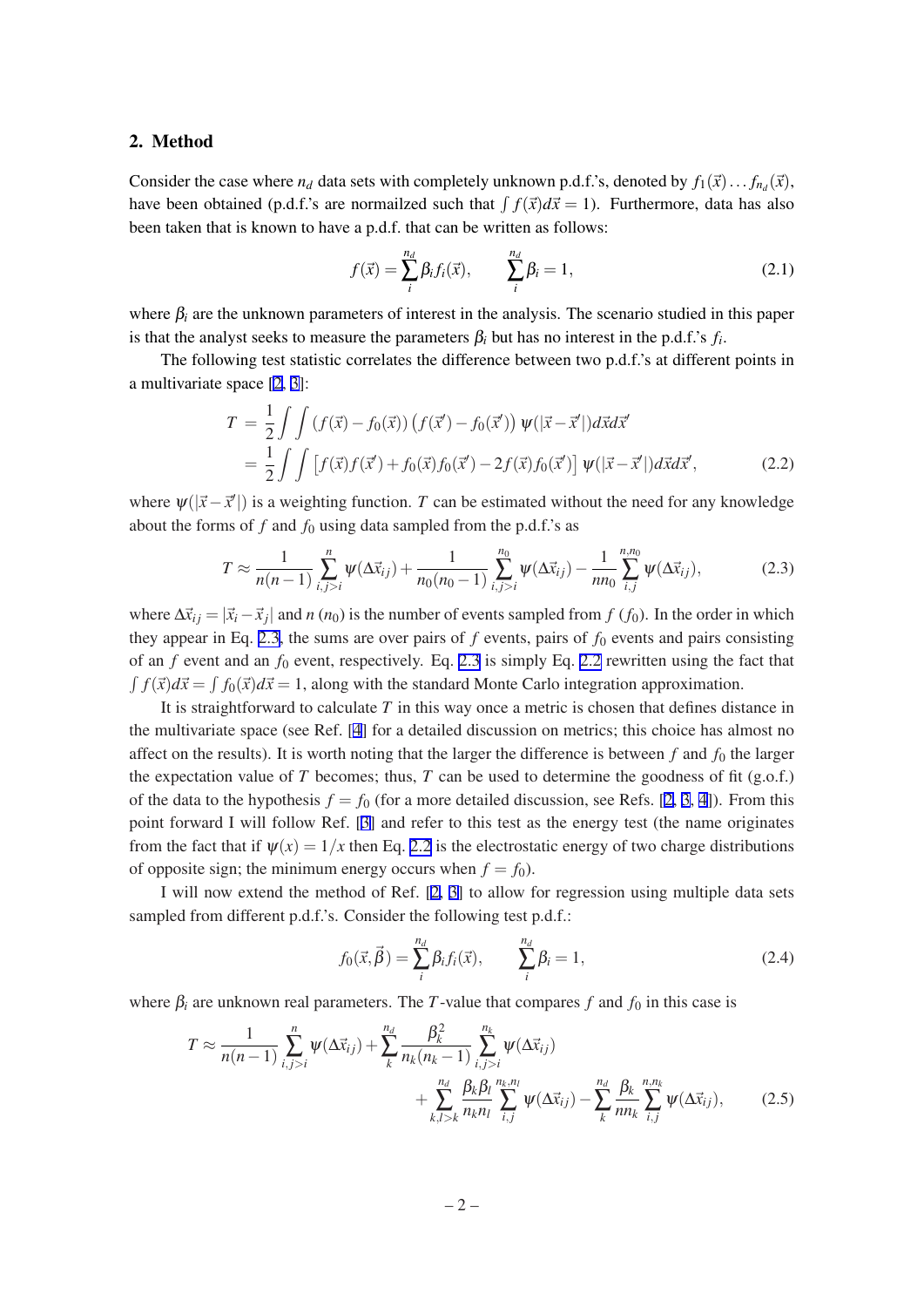<span id="page-3-0"></span>where  $n_k$  is the number of events in the data set sampled from  $f_k(\vec{x})$ . In the order in which they appear in Eq. [2.5](#page-2-0) the sums are over pairs of  $f$  events, pairs of  $f_k$  events, pairs consisting of an  $f_k$ event and an  $f_l$  event and pairs consisting of an  $f$  and an  $f_k$  event, respectively. The values of  $\beta_k$ that minimize *T*,  $\hat{\beta}_k$ , provide the best g.o.f. In the limit  $n, n_k \to \infty$  Eq. [2.5](#page-2-0) approaches Eq. [2.2](#page-2-0) and  $T = 0$  if  $\hat{\beta}_k = \beta_k$  for each *k*. It is important to note that Eq. [2.4](#page-2-0) is defined using properly normalized p.d.f.'s. If unnormalized functions are used, then the estimators are related to the true values by  $\hat{\beta}_k = \beta_k \int f_k(\vec{x}) d\vec{x}$ . The uncertainty on the fit parameter values is easily obtained using a resampling technique (*e.g.*, bootstrapping).

One might think that calculating *T* takes so much CPU time that running this fit is not practical; however, a careful inspection of Eq. [2.5](#page-2-0) reveals that the CPU-intensive components of *T*, the  $\sum \psi(\Delta \vec{x})$  terms, do not depend on the  $\beta_k$  values. Thus, these terms only need to be calculated once (which can be done prior to running the fit). A limitation of this method, however, is that if a p.d.f. contributes negative probability to  $f_0$ , then the fits may be unstable due to fact that it is not possible to constrain  $f_0$  to be non-negative for all  $\vec{x}$ . In many cases it will be easy to tell if this is a problem or not. Otherwise, I recommend performing a Monte Carlo study prior to using this method in such situations. *N.b.*, in Section [3.2](#page-5-0) an example is presented where  $n_d = 3$  and one p.d.f. contributes negative probability to  $f_0$  and the method still works properly (in that example, the known relationships between the p.d.f.'s makes it easy to determine that the p.d.f. is non-negative everywhere even though one term contributes negative probability).

In the next section I will present two examples to help illustrate how the method works. The main goal will be to not only demonstrate how to use the method but to also solidify in the reader's mind what the  $\hat{\beta}_k$  values represent. I conclude this section by restating the main result of this work: estimators for the parameters  $\beta_k$  in Eq. [2.1](#page-2-0) can be obtained by minimizing Eq. [2.5](#page-2-0) using data sets sampled from  $f_k$  without the need for any knowledge about the p.d.f.'s themselves.

### 3. Example Applications

The examples I will present in this section are meant to demonstrate how the method works. From a physics perspective, these are not the most interesting applications of the method; however, they are effective at illustrating how to use the method and how to interpret the meaning of the fit parameters. I will first present a very simple univariate example followed by an example using Dalitz plots. The weighting function that will be used for the examples below is  $\psi(x) = -\log(x + \varepsilon)$ , where  $\varepsilon$  is of the order of the inverse of the total number of events in all samples combined ( $\varepsilon$  simply guards against an infinite contribution due to two extremely close events; the exact value is not important). See Section [5](#page-9-0) for discussion on the choice of weighting function.

#### 3.1 Univariate Example

Consider the case where one has three data sets sampled from the p.d.f.'s  $f_c(x) = 1$ ,  $f_l(x) = 2x$  and  $f(x) = (ax + b)/(a/2 + b)$  on the interval  $x \in [0, 1)$ . The sample sizes of these data sets are denoted by  $n_c$ ,  $n_l$  and  $n$ , respectively. The p.d.f.  $f$  can be rewritten in terms of the other two p.d.f.'s as

$$
f(x) = \frac{\beta_1 f_l(x) + \beta_0 f_c(x)}{\beta_1 + \beta_0},
$$
\n(3.1)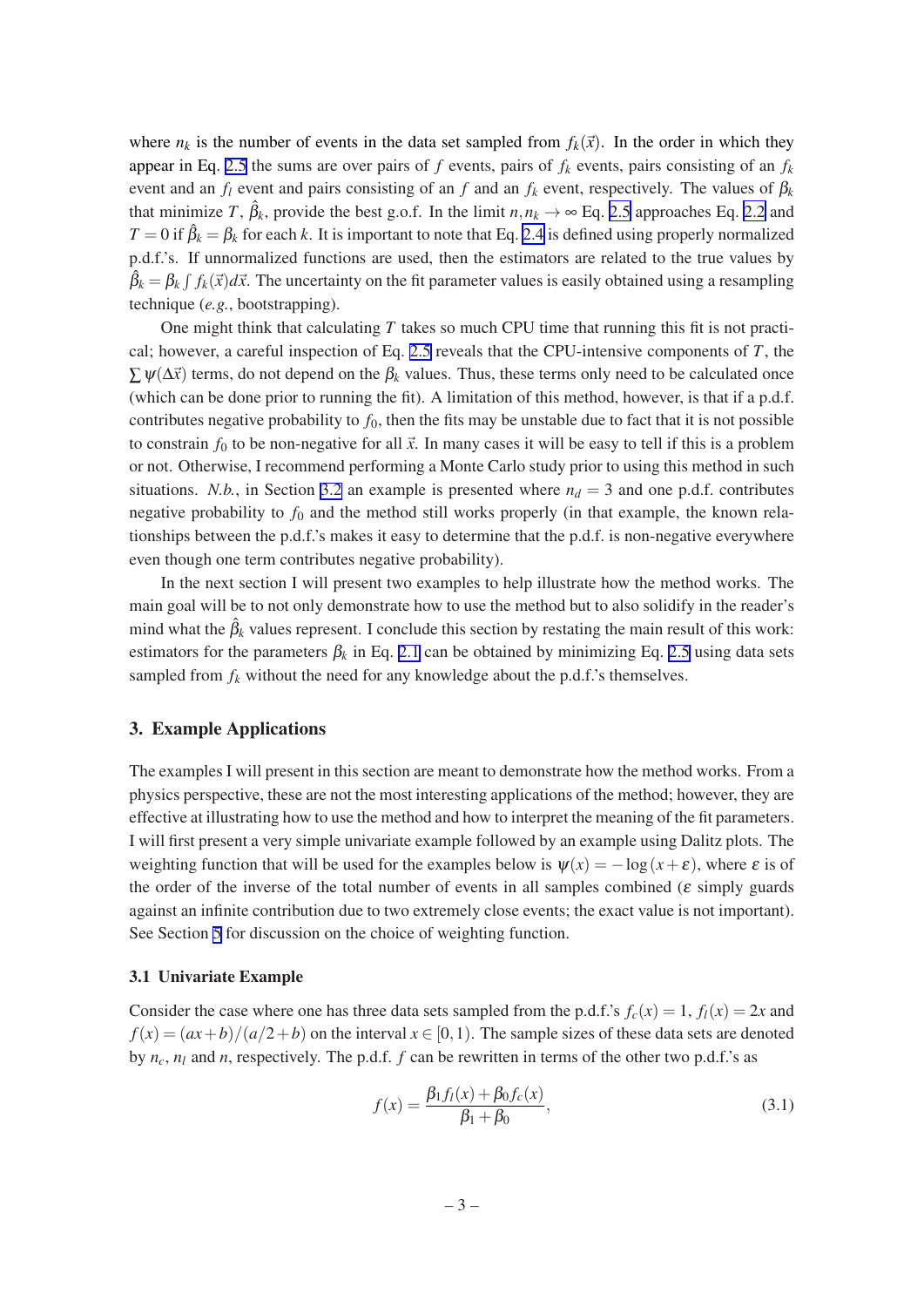

**Figure 1.**  $\hat{\beta}_1$  values obtained for the ensemble of data sets described in Section [3.1](#page-3-0) using the energy test for  $n_{c,l} = 1$ k (black, dashed) and  $n_{c,l} = 10$ k (black, solid). Results obtained using the binned  $\chi^2$  test (red, dotted) and maximum likelihood test (blue, dash-dotted) are also shown.

where  $\beta_1 = a/2$ ,  $\beta_0 = b$  and the normalization requirement on the  $\beta$  values has been made explicit. The values  $\beta_1/(\beta_1 + \beta_0)$  and  $\beta_0/(\beta_1 + \beta_0)$  represent the fraction of f's probability associated with  $f_l$  and  $f_c$ , respectively. *E.g.*, if  $f_l$  and  $f_c$  represent signal and background p.d.f.'s then the signal purity is given by  $\beta_1/(\beta_1 + \beta_0)$ . The factor of 2 in  $\beta_1$  arises because the function *x* is not a properly normalized p.d.f. on this interval.

The fit procedure is simple: first, all of the  $\sum \psi(\Delta x_i)$  terms in Eq. [2.5](#page-2-0) need to be calculated. This can be time consuming for large data sets but it only needs to be done once. The test p.d.f. is then written as

$$
f_0(x,\vec{\beta}) = \frac{\beta_1 f_l(x) + \beta_0 f_c(x)}{\beta_1 + \beta_0},\tag{3.2}
$$

where no knowledge about the forms of  $f_l$  and  $f_c$  is assumed to be known and the normalization requirement on the β values has again been made explicit. Calculating T using Eq. [2.5](#page-2-0) is then straightforward for any given values of  $\beta_1$  and  $\beta_0$ . The estimators for  $\beta_i$  are the values that minimize *T*, ˆβ*i* .

I generated an ensemble of 100 data sets from Eq. [3.1](#page-3-0) using the values  $\beta_0 = \beta_1 = 1/2$  (or, equivalently,  $a = 1, b = 1/2$ . I chose  $n = 500$  and two different values for  $n_c$  and  $n_l$ :  $n_{c,l} = 1$ k and  $n_{c,l} = 10$ k. Figure 1 shows the  $\hat{\beta}_1$  values ( $\hat{\beta}_0$  is just  $1-\hat{\beta}_1$ ) obtained for these data sets using the minimum energy,  $\chi^2$  and maximum likelihood tests (statistics are given in Tab. [1](#page-5-0)). The  $\chi^2$  and maximum likelihood tests were performed by fitting the function  $f_0(x) \propto \beta_1 x + \beta_0$  to the data sets sampled from  $f$ ; *i.e.*, the data sets sampled from  $f_c$  and  $f_l$  were not used and, instead, the functional form of *f* was assumed to be known. Even though I *cheated* (*i.e.*, used information I assumed I do not actually have access to) using these tests, the performance of the energy test is still comparable. The method works: I have determined the fraction of probability in *f* from *f<sup>c</sup>* and *f<sup>l</sup>* without having any knowledge of the forms of  $f_c$  or  $f_l$  and without trying to approximate  $f_c$  and  $f_l$  using the data (*e.g.*, using a kernel-based method).

As stated above, the uncertainty on the fit parameters must be obtained using a data resampling technique. There are many such techniques available; I chose to use bootstrapping. This technique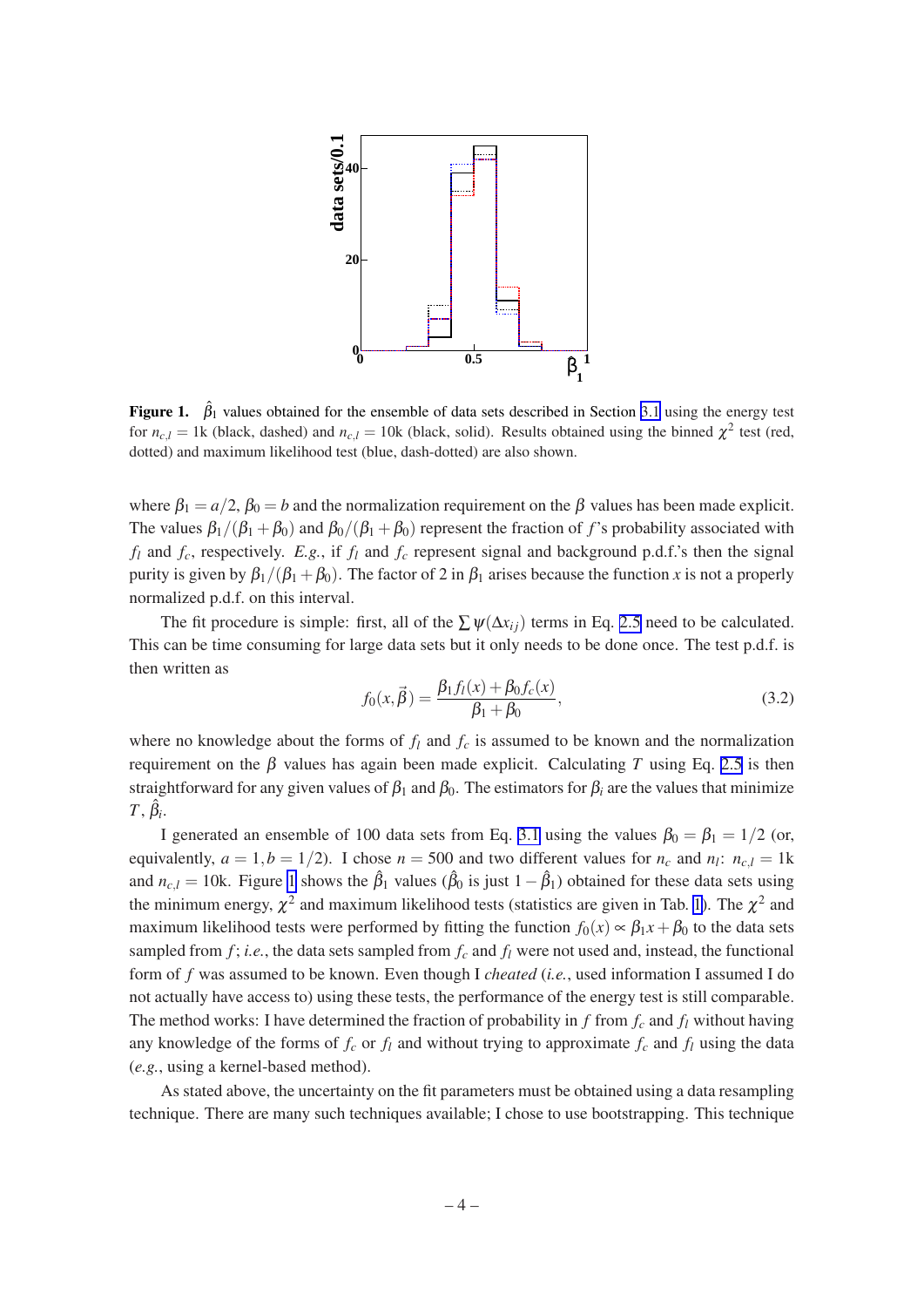|      | $\chi^2$ test |                   | $\log \mathscr{L}$ test |              | energy test |                 |        |  |
|------|---------------|-------------------|-------------------------|--------------|-------------|-----------------|--------|--|
|      |               |                   |                         | $n_{c,l}=1k$ |             | $n_{c,l} = 10k$ |        |  |
| u    | r.m.s.        | и                 | r.m.s.                  | μ            | r.m.s.      | и               | r.m.s. |  |
| 0.52 | 0.09          | 0.50 <sub>1</sub> | 0.08                    | 0.50         | 0.09        | 0.51            | 0.08   |  |

<span id="page-5-0"></span>**Table 1.**  $\hat{\beta}_1$  statistics obtained for the ensemble of data sets described in Section [3.1](#page-3-0) using the  $\chi^2$ , maximum likelihood and energy tests.The data sets were sampled from a p.d.f. with a value of 0.5.



**Figure 2.**  $\hat{\beta}_1$  pull distribution obtained for the  $n_{c,l} = 10k$  data sets where the parameter uncertainties are estimated using the bootstrapping technique. The solid line shows a fit to a gaussian distribution; the fit yields  $\mu = 0.08 \pm 0.13$  and  $\sigma = 1.16 \pm 0.11$ .

involves making  $n_{\text{boot}}$  (I chose 100) resampled data sets from each *f*,  $f_c$  and  $f_l$  data set. These *bootstrap copy* data sets are produced by sampling with replacement (thus, the sample sizes are unchanged) from the originals. The fit parameter  $\hat{\beta}_1$  is then computed for each of the  $n_{boot}$  bootstrap data sets; the standard deviation of this distribution is used as an estimate for the uncertainty on  $\hat{\beta}_1$ . Figure 2 shows the  $\hat{\beta}_1$  pull distribution obtained for the ensemble of data sets described in the previous paragraph. The uncertainty on  $\hat{\beta}_1$  was determined for each data set in the ensemble using bootstrapping. The pull distribution is consistent with the expected standard normal distribution; thus, I conclude that the bootstrap method produces reliable estimates for the uncertainty on the  $\hat{\beta}_k$ values. For more information on bootstrapping, see Ref. [[5](#page-10-0)].

#### 3.2 Multivariate Example

I will now consider a multivariate example involving Dalitz plots. The decay  $D \to K_S \pi^+ \pi^-$  is allowed for  $D = D^0$ ,  $\bar{D}^0$  and any superposition of  $D^0$  and  $\bar{D}^0$ . Experimentally, flavor-tagged samples (*i.e.*, pure  $D^0$  or  $\bar{D}^0$ ) can be obtained using the decays  $D^{*+} \to D^0 \pi^+$  and  $D^{*-} \to \bar{D}^0 \pi^-$  since the charge of the slow pion tags the flavor of the *D*. Such data sets with sample sizes of  $\mathcal{O}(100k)$  have been obtained at Belle [\[6\]](#page-10-0). *CP* eigenstates can be obtained using quantum correlated  $D^0\overline{D}^0$  pairs produced in the reaction  $e^+e^- \to D^0\bar{D}^0$ . *CP*-tagged data sets have been obtained at CLEO with sample sizes of several hundreds of events [\[7\]](#page-10-0), while sample sizes of  $\mathcal{O}(1000)$  have been recorded (but not yet published) at BES [[8](#page-10-0)].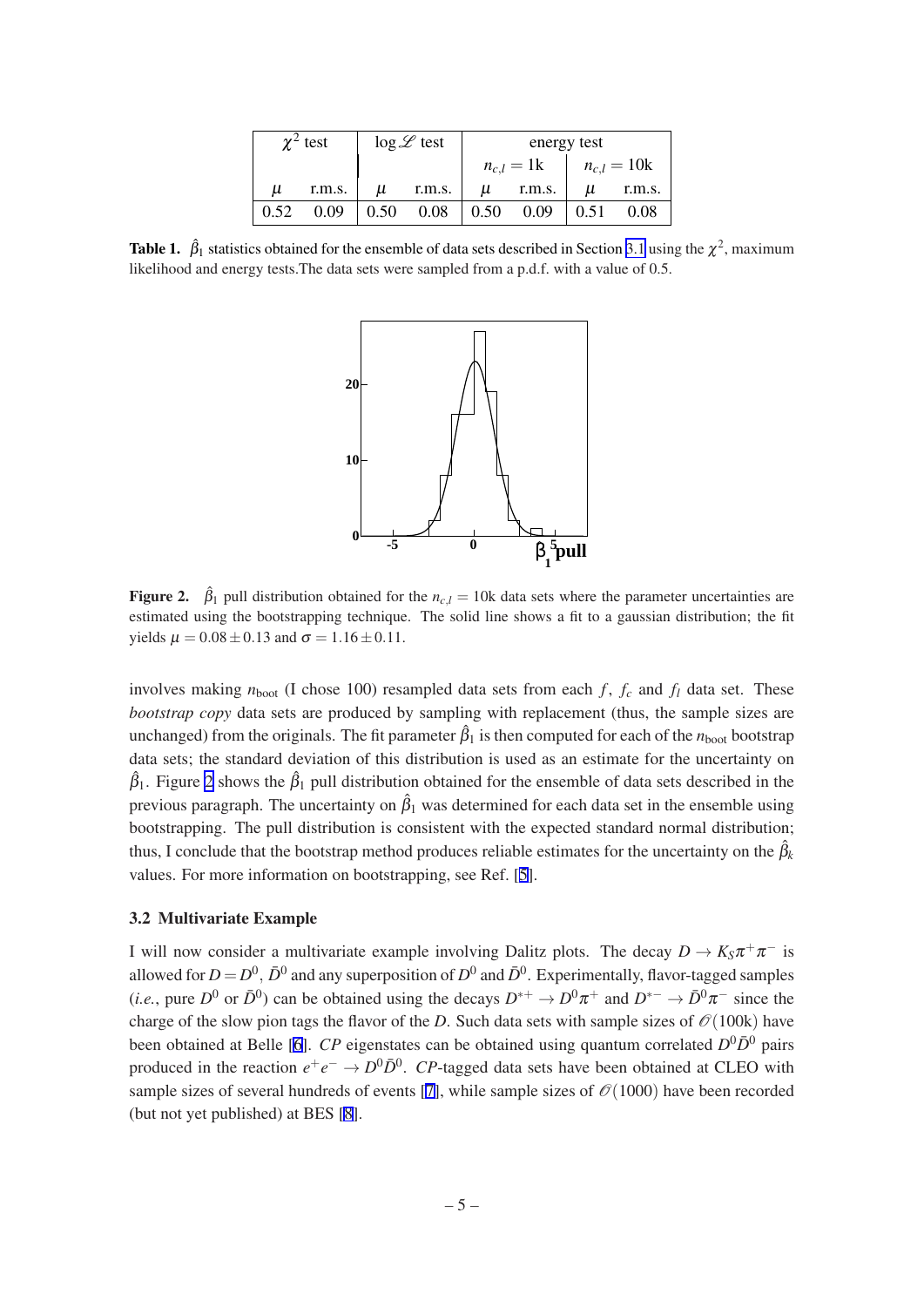<span id="page-6-0"></span>I will proceed under the assumption of no *CP* violation in the neutral *D* system, which is known to be valid to a high level of precision. I will denote the quantum mechanical amplitudes for the decays  $D^0, \bar{D}^0 \to K_S \pi^+ \pi^-$  as follows:

$$
\mathscr{A}_{\bar{D}^0 \to K_S \pi^+ \pi^-}(\vec{x}) \equiv \mathscr{\bar{A}}(\vec{x}), \tag{3.3}
$$

$$
\mathscr{A}_{D^0 \to K_S \pi^+ \pi^-}(\vec{x}) \equiv \mathscr{A}(\vec{x}), \tag{3.4}
$$

where  $\vec{x} = (m_+^2, m_-^2)$  and  $m_+^2$  and  $m_-^2$  are the invariant masses of the  $K_S \pi^+$  and  $K_S \pi^-$  systems, respectively. The flavor-tagged p.d.f.'s are then given by

$$
\bar{f}(\vec{x}) = |\vec{\mathscr{A}}(\vec{x})|^2 / \mathscr{I},\tag{3.5}
$$

$$
f(\vec{x}) = |\mathscr{A}(\vec{x})|^2 / \mathscr{I},\tag{3.6}
$$

where  $\mathscr{I} = \int |\mathscr{A}(\vec{x})|^2 d\vec{x} = \int |\mathscr{A}(\vec{x})|^2 d\vec{x}$  (which is valid in the absence of *CP* violation). The amplitudes for the case where the *D* is tagged to be in a *CP* eigenstate are given by

$$
\mathscr{A}_{\pm}(\vec{x}) = \frac{1}{\sqrt{2}} [\vec{\mathscr{A}}(\vec{x}) \pm \mathscr{A}(\vec{x})]. \tag{3.7}
$$

The *CP*-tagged p.d.f.'s are thus

$$
f_{\pm}(\vec{x}) = (|\vec{\mathscr{A}}(\vec{x})|^2 + |\vec{\mathscr{A}}(\vec{x})|^2 \pm 2|\vec{\mathscr{A}}(\vec{x})| |\vec{\mathscr{A}}(\vec{x})| \cos \Delta \theta(\vec{x}))/\mathscr{I}_{\pm},
$$
\n(3.8)

where

$$
\mathscr{I}_{\pm} = 2\left(\mathscr{I} \pm \int |\bar{\mathscr{A}}(\vec{x})| |\mathscr{A}(\vec{x})| \cos \Delta \theta(\vec{x}) d\vec{x}\right) \tag{3.9}
$$

and  $\Delta\theta(\vec{x})$  is the phase difference between  $\vec{\mathcal{A}}(\vec{x})$  and  $\mathcal{A}(\vec{x})$  at each point  $\vec{x}$ . I generated an ensemble of 100 data sets for each flavor- and *CP*-tagged decay using the model of Ref. [\[6\]](#page-10-0) (the amplitudes were evaluated using the  $qf$ t++ package [\[9\]](#page-10-0)). Figure [3](#page-7-0) shows an example of a data set of each tagging type. The sample sizes were chosen to be  $n = \bar{n} = 100k$  and  $n_{\pm} = 1000$  for the  $D^0$ ,  $\bar{D}^0$  and *DCP*<sup>±</sup> decays, respectively.

As an example of using the method presented in this paper, consider the case where one has collected both flavor-tagged and *CP*-tagged data sets. I will assume that the only knowledge about  $f(\vec{x})$  and  $\bar{f}(\vec{x})$  is the fact that  $\int |\vec{\mathscr{A}}(\vec{x})|^2 d\vec{x} = \int |\mathscr{A}(\vec{x})|^2 d\vec{x}$ ; the functional forms of *f* and  $\bar{f}$  are completely unknown. I will also assume that the*CP*-odd tagged data set is known to follow Eq. 3.8; however, only the relative coefficients of  $|\bar{\mathscr{A}}(\vec{x})|^2$ ,  $|\mathscr{A}(\vec{x})|^2$  and  $|\bar{\mathscr{A}}(\vec{x})| |\mathscr{A}(\vec{x})| \cos \Delta\theta(\vec{x})$  are known (nothing is known about their functional forms). For the *CP*-even data set, I assume that its p.d.f. can be written as

$$
f_{+}(\vec{x}, \vec{\alpha}) \propto \alpha_0 |\vec{\mathscr{A}}(\vec{x})|^2 + \alpha_1 |\mathscr{A}(\vec{x})|^2 + \alpha_2 |\vec{\mathscr{A}}(\vec{x})| |\mathscr{A}(\vec{x})| \cos \Delta \theta(\vec{x}). \tag{3.10}
$$

The goal of the analysis is to test the quality of the *CP* tagging by determining the  $\alpha_i$  values (up to an arbitrary normalization factor) using only the available knowledge about the data collected, which does not include any knowledge about the functional forms of  $\overline{\mathscr{A}}(\vec{x})$  or  $\mathscr{A}(\vec{x})$ . A deviation from the *CP*-even values,  $\vec{\alpha} \propto (1,1,2)$ , would signify a problem in the *CP* tagging.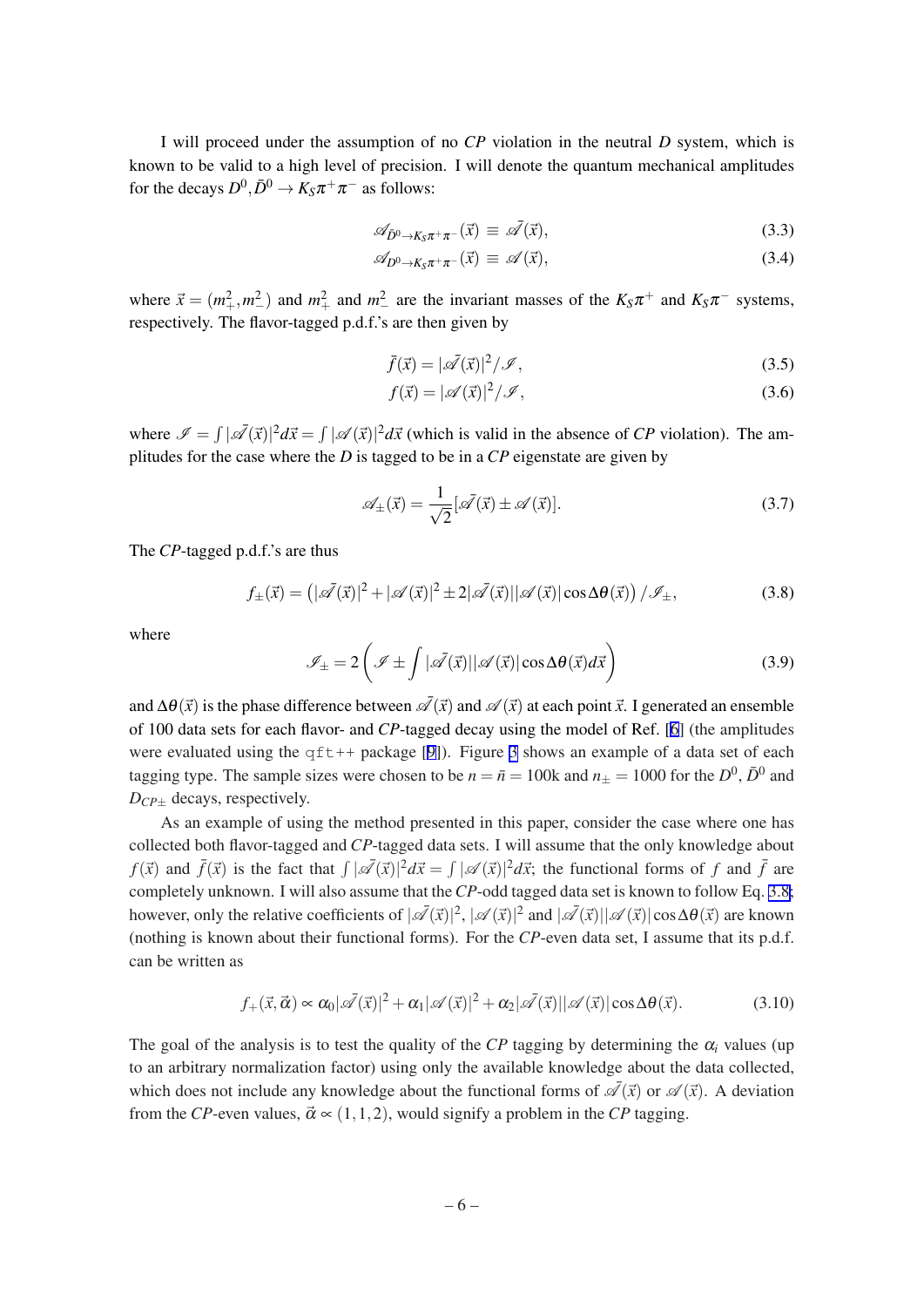<span id="page-7-0"></span>

Figure 3. Dalitz plots for  $D \to K_S \pi^+ \pi^-$  for (top left)  $\bar{D}^0$ , (top right)  $D^0$ , (bottom left)  $D_{CP+}$  and (bottom right) *DCP*−.

The energy test can be used to determine the  $\beta_i$  values in the following test p.d.f. using the same procedure described in the previous section:

$$
f_0(\vec{x}, \vec{\beta}) = \beta_0 \bar{f}(\vec{x}) + \beta_1 f(\vec{x}) + \beta_2 f_-(\vec{x}), \qquad \sum \beta_i = 1,
$$
 (3.11)

where *f* , ¯*f* and *f*<sup>−</sup> are the flavor-tagged and*CP*-odd-tagged p.d.f.'s, respectively (as defined above). Comparing Eq. 3.11 and Eq. [3.10](#page-6-0) one can see that the  $\vec{\beta}$  values are related to the  $\vec{\alpha}$  values by

$$
\vec{\alpha} \propto (\beta_0 + \beta_2 \mathscr{I} / \mathscr{I}_-, \beta_1 + \beta_2 \mathscr{I} / \mathscr{I}_-, -2\beta_2 \mathscr{I} / \mathscr{I}_-). \tag{3.12}
$$

Thus, to determine the coefficients of  $|\vec{A}(\vec{x})|^2$ ,  $|\vec{A}(\vec{x})|^2$  and  $|\vec{A}(\vec{x})| |\vec{A}(\vec{x})| \cos \Delta \theta(\vec{x})$  for the *CP*even data set (*i.e.*, to determine  $f_+(\vec{x})$  using the energy test) requires the value of  $\mathcal{I}_-/\mathcal{I}$  to be known (or obtainable). At first glance one might think that this is a showstopper; however, the ratio of these integrals can be obtained from the sample sizes obtained for the various data sets.

Ref. [\[7\]](#page-10-0) measured both the flavor- and *CP*-tagged yields using quantum-correlated  $D^0\bar{D}^0$  pairs; thus,  $\mathcal{I}_-/\mathcal{I}$  can be obtained using

$$
\frac{\mathcal{I}}{\mathcal{I}_-} = \frac{(n'/n_D + \bar{n}'/n_{\bar{D}})/2}{2n_-/n_{CP-}},
$$
\n(3.13)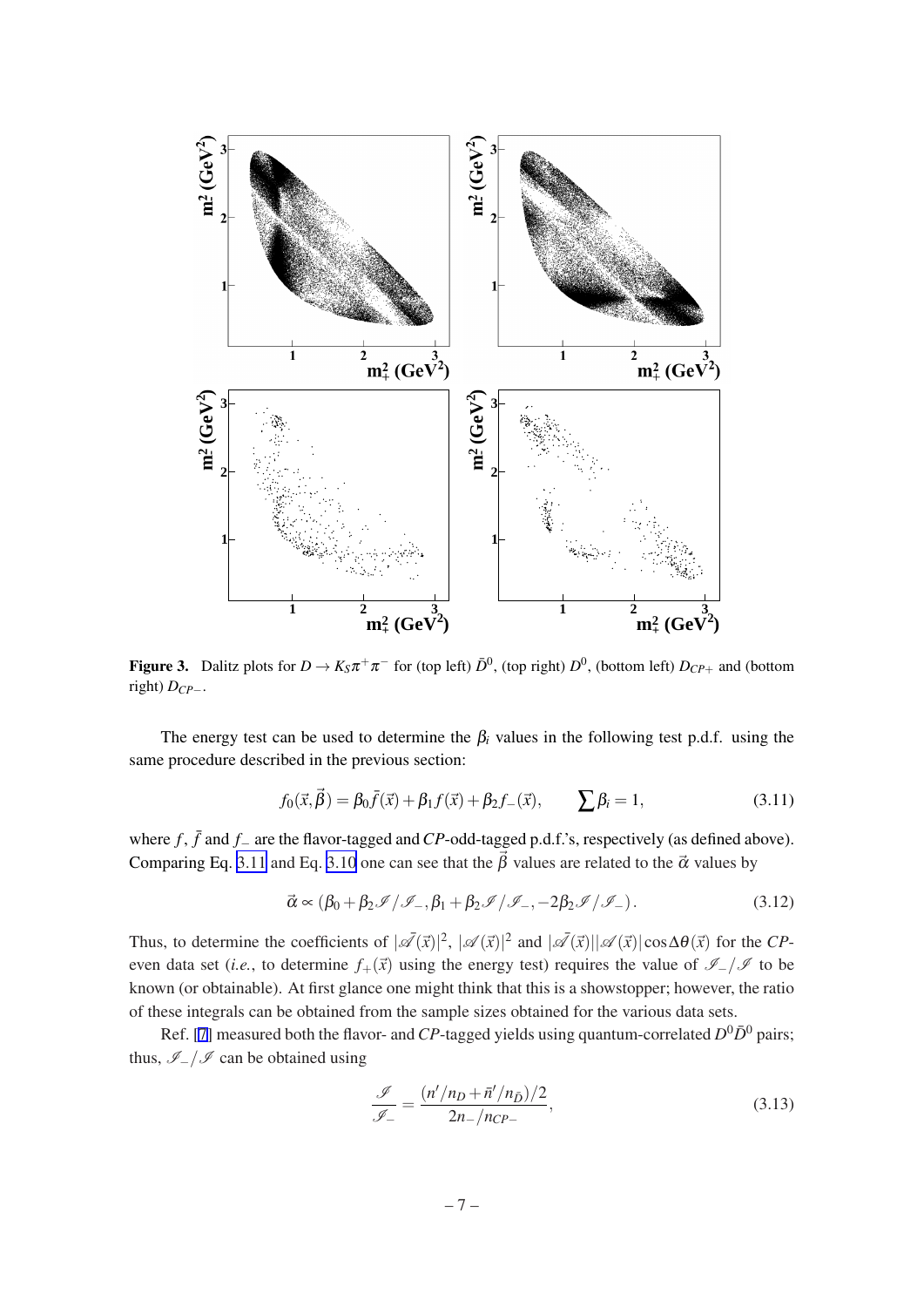

**Figure 4.** Values obtained for  $\vec{\alpha}$  in Eq. [3.10](#page-6-0) using the energy test. The solid lines shows fits of gaussian distributions to the data. The resulting means and widths are:  $\mu_0 = 1.00 \pm 0.01$ ,  $\sigma_0 = 0.07 \pm 0.01$ ;  $\mu_1 =$  $0.98 \pm 0.01$ ,  $\sigma_1 = 0.07 \pm 0.01$  and  $\mu_2 = 2.02 \pm 0.02$ ,  $\sigma_2 = 0.14 \pm 0.02$ .

where  $n_D$ ,  $n_{\bar{D}}$  and  $n_{CP-}$  are the total number of  $D^0$ ,  $\bar{D}^0$  and *CP*-odd tagged quantum-correlated  $D^0\bar{D}^0$  pairs, respectively, and *n*<sup>*i*</sup>, *n*<sup>*i*</sup> are the number of flavor-tagged  $D^0$ ,  $\bar{D}^0 \to K_S \pi \pi$  decays observed at CLEO (not the ones observed at Belle; the Belle data are used in the fits because they have larger sample sizes). The sample sizes are  $n_D \sim 100n'$ ,  $n_{\bar{D}} \sim 100\bar{n}'$  and  $n_{CP-} \sim 100n$ <sub>−</sub>. The uncertainties on the various yield ratios in Eq. [3.13](#page-7-0) are binomial; thus, the statistical uncertainty on  $I/I$  is negligible due to the fact that the total number of *CP*-tagged quantum-correlated  $D^0\bar{D}^0$ pairs is  $100 \times$  larger than the *CP*-tagged  $D \rightarrow K_S \pi \pi$  samples.

Figure 4 shows the results obtained using the energy test to determine  $\beta$  and Eq. [3.12](#page-7-0) to convert these into  $\vec{\alpha}$  values. The results are in excellent agreement with the true values  $\vec{\alpha} = (1,1,2)$ . The relative statistical uncertainty obtained on the  $\alpha$  values is 7% (see Section [5](#page-9-0) for discussion on improving this resolution). Looking at Fig. [3](#page-7-0) one can imagine that obtaining a model p.d.f. for this analysis with a small systematic uncertainty requires a lot of work. Since the goal of this example was to simply obtain estimators for  $\vec{\alpha}$  (to test the quality of the *CP* tagging), there is no reason to build such a model. Instead, one can just use the energy test.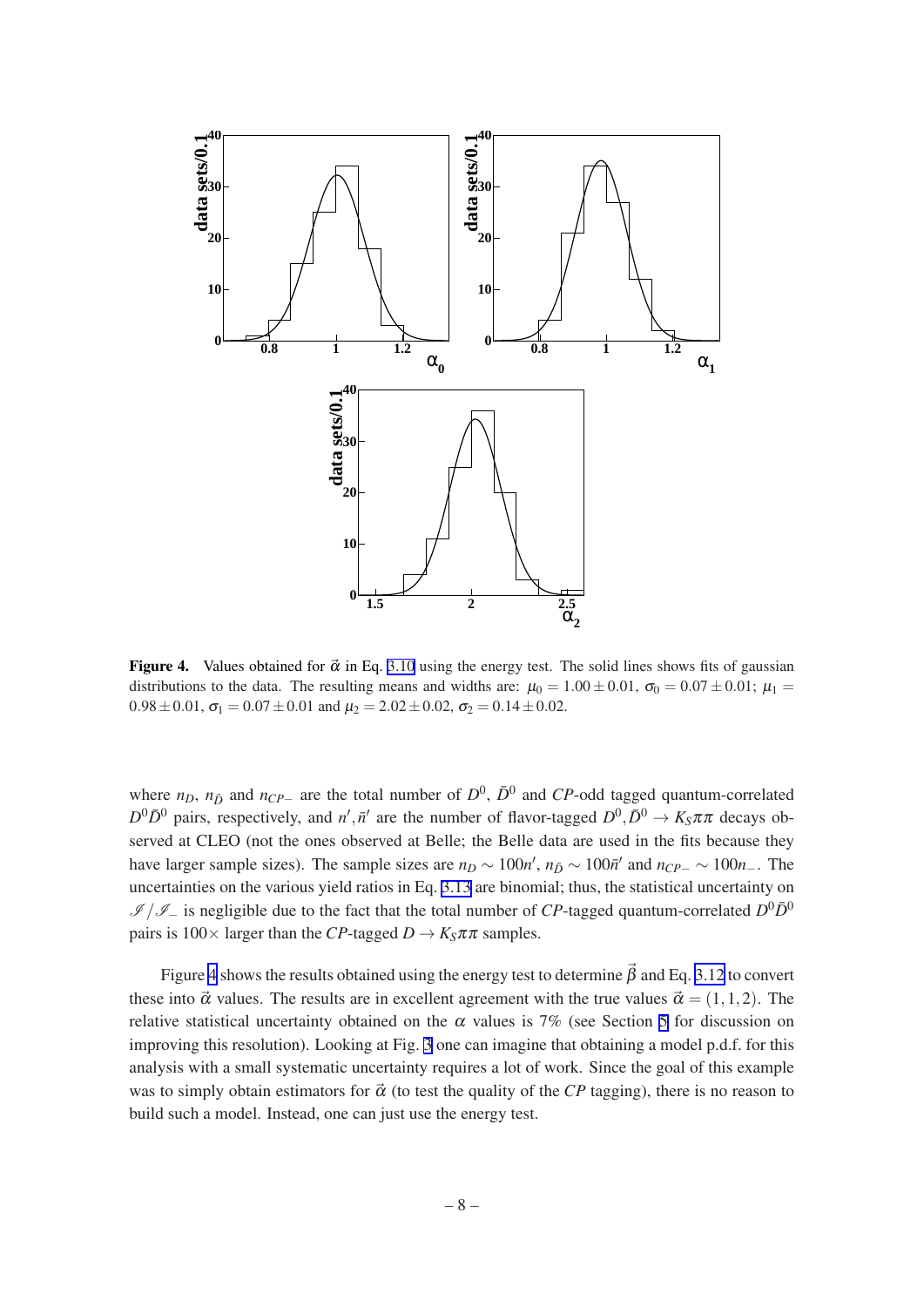#### <span id="page-9-0"></span>4. Background & Efficiency

In these examples I have ignored two very important experimental issues: (1) the existence of background events and (2) the presence of non-uniform detector efficiency effects. Both of these can be accounted for in this method by introducing a weighting factor, *w*, for each event. The weight factor is simply given by  $w_i = P_S^i/P_D^i$ , where  $P_S^i$  and  $P_D^i$  are the probabilities that the event is signal (and not background) and is detected, respectively. Eq. [2.5](#page-2-0) would then need to be rewritten as follows:

$$
T \approx \frac{1}{W^2} \sum_{i,j>i}^{n} w_i w_j \psi(\Delta \vec{x}_{ij}) + \sum_{k}^{n_d} \frac{\beta_k^2}{W_k^2} \sum_{i,j>i}^{n_k} w_i w_j \psi(\Delta \vec{x}_{ij}) + \sum_{k,l>k}^{n_d} \frac{\beta_k \beta_l}{W_k W_l} \sum_{i,j}^{n_k, n_l} w_i w_j \psi(\Delta \vec{x}_{ij}) - \sum_{k}^{n_d} \frac{\beta_k}{W W_k} \sum_{i,j}^{n, n_k} w_i w_j \psi(\Delta \vec{x}_{ij}), \quad (4.1)
$$

where *W* and  $W_k$  are the sum of the weight factors for the *f* and  $f_k$  data sets, respectively. If  $w_i = 1$ for all events in all data sets then Eq. [2.5](#page-2-0) is recovered (up to a negligible change,  $n(n-1) \rightarrow n^2$ , in the same data set sums; this change has been made solely for ease of notation and could easily be omitted if desired). *N.b.*, in many cases these weights can be left out. It is up to the analyst to decide when these factors are important and to include them when necessary.

# 5. Summary & Discussion

In this paper I have shown that the concept of minimum energy can be used to carry out nonparametric regression. The parameter values that are obtained give the fractional probability associated with each p.d.f. For many analyses, *e.g.*, signal-background subtraction, this is sufficient. To convert these to coefficients of unnormalized functions requires inputting the ratio of the integrals of these functions. These ratios can often times be obtained from measured event yields (an example of which was given in Section [3.2\)](#page-5-0). I have also shown that data resampling methods, *e.g.*, bootstrapping, can be used to obtain good estimates of the uncertainties on the parameter values.

It is well known that in many binned analyses specialized binning schemes can be developed to enhance the resolution on the parameters of interest of the  $\chi^2$  test. The same is true for the energy test with regards to the weighting function  $\psi(x)$ . In this paper I chose a simple generic  $\psi(x)$  because the goal was to demonstrate how the method works; however, for many analyses it will be possible to obtain a better resolution by choosing a  $\psi(x)$  tailored to the problem being analyzed. Refs. [[2](#page-10-0), [3\]](#page-10-0) discuss several possible choices for  $\psi(x)$  and there are undoubtedly many other possibilities as well; however, for most analyses (where the p.d.f.'s vary in a smooth and slow way) the choice used in this paper is likely to be close to optimal (whatever that may be).

#### Acknowledgements

I would like to thank Ulrik Egede, Tim Gershon and Vladimir Gligorov for discussions. This work is supported by the Science and Technology Facilities Council (United Kingdom) under grant number ST/H000992/1.